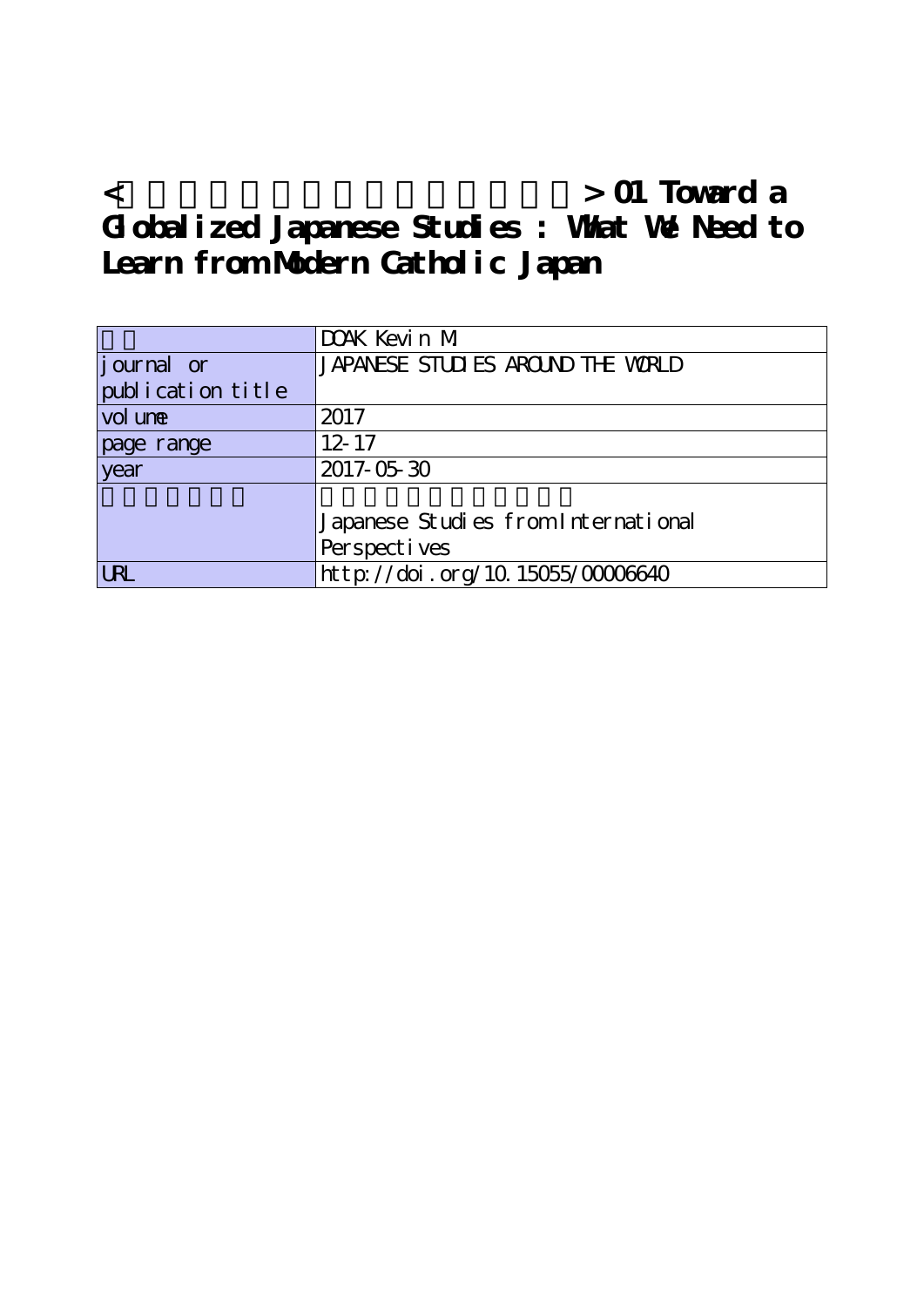## **01 Toward a Globalized Japanese Studies: What We Need to Learn from Modern Catholic Japan**

Kevin M. DOAK

A few years ago, I asked Marie Anchordoguy, my co-editor at *The Journal of Japanese Studies*, if she could discern any pattern, trend, paradigm, or the like in the field in recent years. I had already worked with her in editing the JJS for more than five years, not only editing the manuscripts that had been accepted for publication, but reading all submissions to the JJS, a number that of course far exceeds the number of articles we published. It seemed to me that the editorship of the JJS offered an unparalleled position from which to discern where the field of Japanese Studies, at least in the English language, was headed. But after several years of reading all these submissions, I was left a bit troubled that I could not discern any trend or pattern in the field. I thought that perhaps Marie, who had served as co-editor of the JJS a bit longer than I had, had noticed some pattern that had eluded me. But no, she agreed with me that there was no clear trend in Japanese Studies at present.

The field certainly has grown more diverse over recent years, although submissions to the JJS were still heavily tilted towards historical and literary scholarship. But even that fact does not allow us to conclude that Japanese Studies has shifted away from the social sciences. Rather, it is more likely that Japan experts in the social science fields are more inclined to publish in discipline-based journals rather than area studies journals like the JJS — although we got a good share of submissions from social scientists as well.

The failure to discern a pattern in the field of Japanese Studies arguably can be presented as proof of the growth and dynamism in the field. There are so many scholars working in so many subfields that the very diversity of topics, approaches, and methodologies can be seen as evidence of the scholarly maturity of Japanese Studies. Perhaps there is another possibility, a more troubling one that goes right to the heart of not only Japanese Studies but of Asian Studies in general.

I am indebted to the subject of my current research, Tanaka Kōtarō (1890–1974), law professor and Chief Justice of the Supreme Court, for this other perspective. Tanaka published a powerful and controversial indictment of the Japanese intellectual world in 1932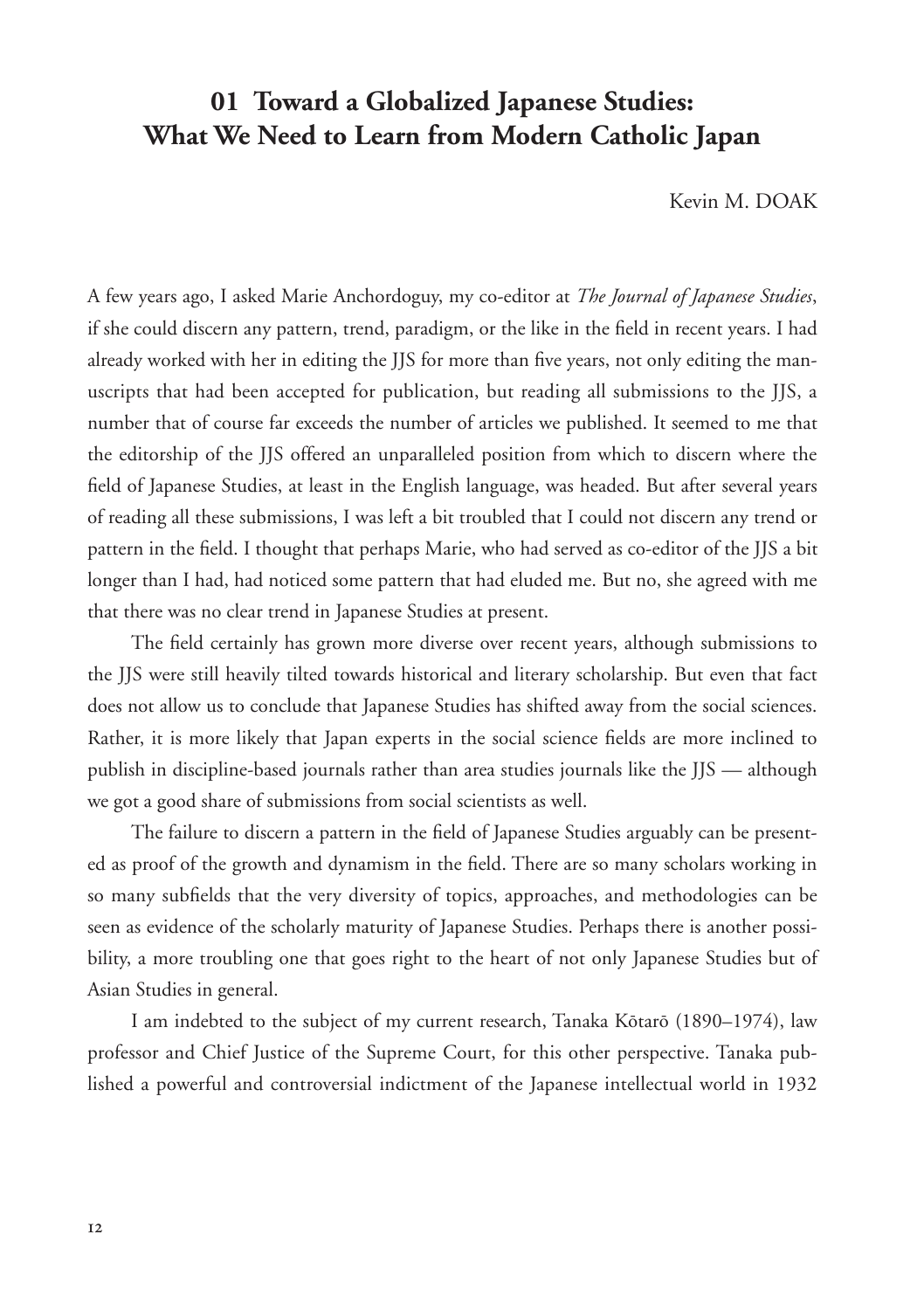called "An Exploration into Our Contemporary Intellectual Anarchy and Its Root Causes."<sup>1</sup> That is right, the state of Japanese Studies today can be described as "anarchic," for many of the same reasons that Tanaka found the general Japanese intellectual world of the 1930s to be anarchic. Tanaka attributed the cause of Japanese intellectual anarchy to modern secularism and its bias toward philosophical and moral relativism. As he put it, "Western social thought has been unnaturally ripped away from its indispensible basis in Christianity, and transplanted in Japan in an exotic fashion and has thus begun to develop in a deformed manner."<sup>2</sup> This anti-Christian bias that Tanaka found at the root of modern Japanese intellectual life stemmed to a great measure from the popularity of Marxism and neo-Kantian relativism among social scientists in early twentieth century Japan.

At best, religion was acceptable if it could be limited to a subjective, emotional indulgence by eccentrics — something that would surely wither away in time with greater progress and scientific development. But a religion, that claimed already to have reconciled faith and reason and sought to bring that understanding of truth into social science, was seen as a threat to the relativism that informed much of modern intellectual thought. By referring to this situation as "anarchy," Tanaka hoped to draw attention to the modern intellectual withdrawal from a governing standard of objective truth and its retreat instead to a world of subjective passions and diverse political programs that rejected any assertion of right order, such as was put forth by advocates of the Natural Law (of which Tanaka was one).

Similarly, the English language field of Japanese Studies can be seen as suffering from a double-effect of relativism: (1) in the first instance, scholars working in the field of Japanese Studies undoubtedly are influenced, directly or indirectly, by many of the Japanese intellectuals whose relativist bias Tanaka identified and criticized in the early 1930s; (2) in the second place, Japanese Studies as conducted in English has certainly not completely avoided the exoticism and moral escapism that Edward Said lambasted as "Orientalism" in his classic study of that name  $3$ 

While some area studies scholars have embraced the political aspects of Said's critique that were useful in their agendas against Western cultural imperialism (falling back into the relativism mentioned above), they generally overlooked Said's moral criticism of how Western men used the Orient for sexual fantasies and worse. Said noted that Orientalism creates the image of the Orient as a "place where one could look for sexual experience unobtainable in

<sup>1</sup> Tanaka Kōtarō, "Gendai no shisō-teki anākī to sono gen'in no kentō," *Kaizō* 14 (7), July 1932, pp. 2–28. pp. 2–28.

<sup>2</sup> Tanaka Kōtarō, "Gendai no shisō-teki anākī to sono gen'in no kentō," p. 5.

<sup>3</sup> Edward Said, *Orientalism* (New York: Vintage Books), 1979.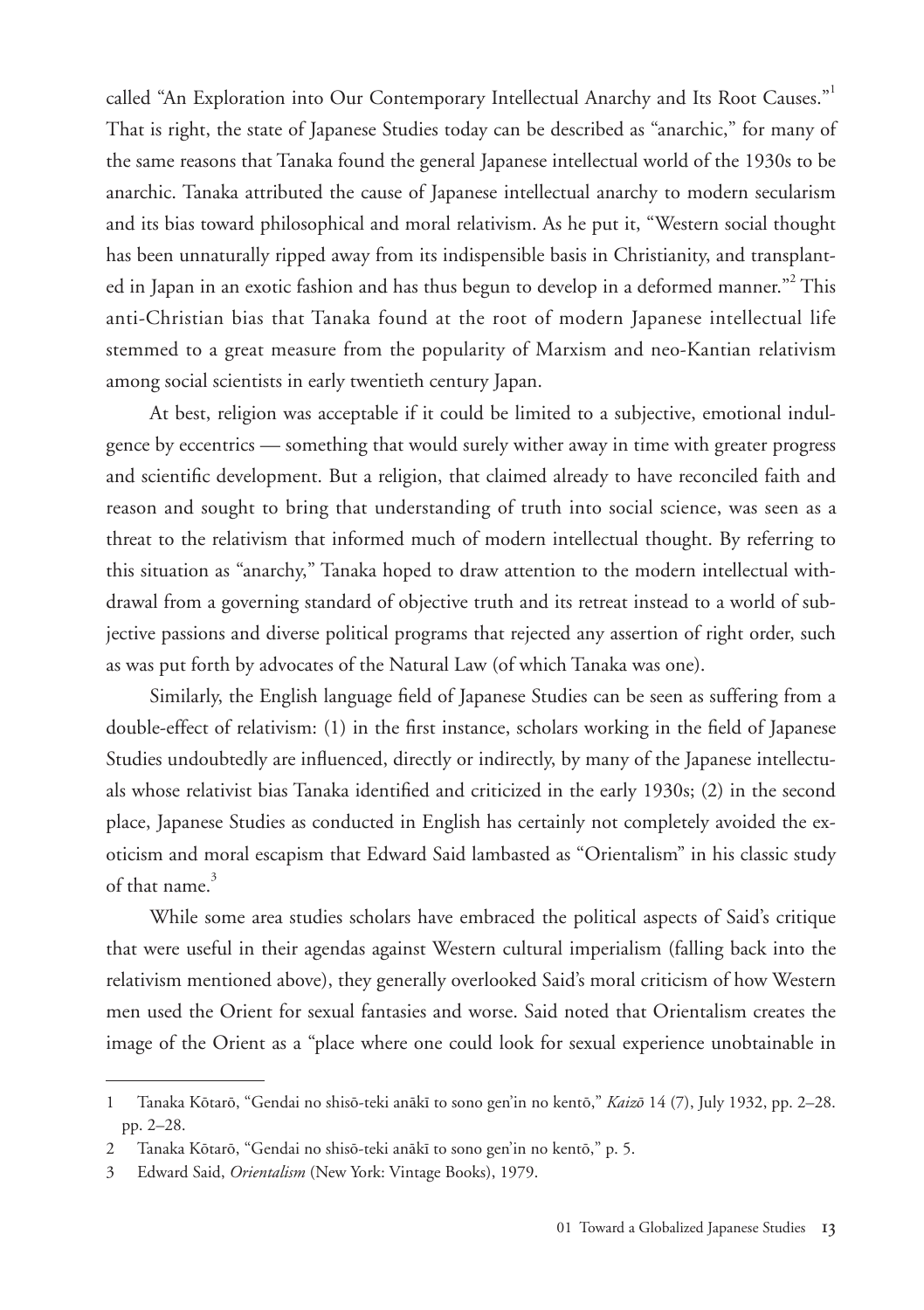Europe."<sup>4</sup>

Also, few scholars who do use Said for political purposes are aware of the fact that Said himself was a Christian. The latter point is not about Said's personal piety (it appears he was not a regularly practicing Christian), but rather that Said's background as a minority Christian Arab enabled his critical view on the sexual objectification and cultural homogenization carried out by Western men as they projected their fantasies onto the non-West. Today, in spite of Said's criticism, there seems to be a renewal of this particular kind of moral Orientalism that looks to Japan for evidence of a sexual libertinism that might be contrasted with a supposedly more repressive (Christian) West.

And yet, as Said predicted, this sexualized Japan seems to offer little more than a commodification of the human person and a rather tired form of commercialization and consumption of the images it creates. And these images are increasingly circulating well-beyond "Japanese" or even "non-Western" cultures. Yet the net result is not a true globalist understanding of Japanese culture, but rather an effort to perpetuate moral relativism and the sexual attitudes of nineteenth century Orientalists as broadly as possible in the present.

All is not lost, however. Even as this kind of neo-Orientalizing is being conducted by some Japan Studies scholars today (who are now often joined by their Japanese colleagues who engage in a form of self-exoticizing of Japanese culture as they too embrace what they undoubtedly see as the latest trend imported from the West), there is a renaissance of interest in Christianity in Japanese culture that offers a promising countermeasure to this neo-Orientalism.<sup>5</sup> Although even scholarship on Christianity in Japan also has been touched by the influences of this Orientalist exoticism and cultural relativism, we are beginning to see new approaches that challenge old shibboleths about the complete eradication of Christianity from Japan during the Edo period or the essential incommensurability of Christianity and Japanese culture.

An important and path-breaking work in this regard is the forthcoming study by William J. Farge that has discovered Baba Bunkō (1718?–1758) as a hidden Catholic who was a prolific social critic and was apparently executed for his faith at a time when Japanese Catholics were supposedly already wiped out or driven deeply underground. <sup>6</sup> There was not supposed to be a Catholic influence on mid-Edo culture, but Baba suggests otherwise.

<sup>4</sup> Said, *Orientalism*, p. 190.

<sup>5</sup> Cf. Kiri Paramore, *Ideology and Christianity in Modern Japan* (Leiden: Routledge), 2009; Rebecca Suter, *Holy Ghosts: the Christian Century in Modern Japanese Fiction* (Honolulu: University of Hawai'i Press), 2015.

<sup>6</sup> William J. Farge, *A Christian Samurai: The Trials of Baba Bunkō* (Washington, DC: The Catholic University of America, 2016).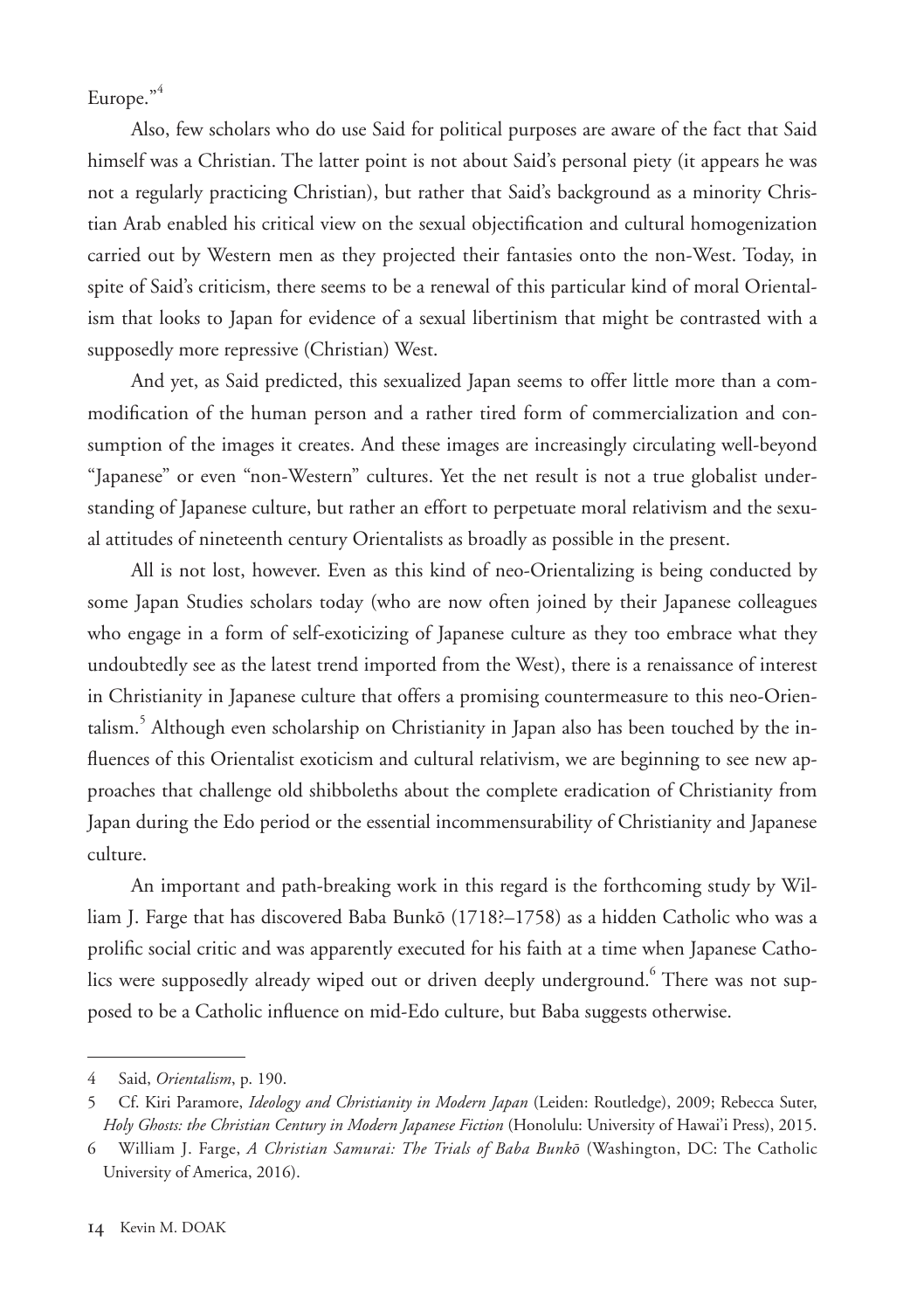The anthology that I edited, *Xavier's Legacies: Catholicism in Modern Japanese Culture* was an effort to signal that Catholicism was not merely something from Japan's early modern period, but has continued to play a largely unsung role in shaping modern Japanese culture, politics and society.<sup>7</sup> And I have been particularly fortunate during 2015 at the Nichibunken to participate in the collaborative research project headed by Associate Professor Nanyan Guo on the impact of Christian missionaries on modern Japanese language (see her paper at the end of this volume). The large number and wide range of disciplinary specializations of the scholars participating in Professor Guo's project signal that there is a vibrant international community of Japan scholars who recognize the importance of crossing cultural borders in the way that the study of Christian Japanese culture especially foregrounds.

Yet, while Japanese Protestants are well-represented in English language Japanese Studies, the study of Japanese Catholics lags behind what scholars working in the Japanese language have achieved. One can point to a wealth of recent publication in Japanese on Catholic Japanese culture: the five volume set of *Inoue Yōji chosaku senshū* (Nihon Kirisuto kyōdan Shuppankyoku, 2015); the nearly dozen articles by Yamanashi Atsushi published from 2010 to 2012 on various aspects of Catholicism in modern Japan; Wakamatsu Eisuke's many books but especially his *Yoshimitsu Yoshihiko (1904–1945): Shi to tenshi no keijijōgaku* (Iwanami Shoten, 2014); and similarly, Yamane Michihiro, the doyen of Japanese language work in Endō Shūsaku (1923–1996) Studies, who presents a consistently Catholic perspective in his work, something that contrasts with the English language scholarship on Endō's literature that is dominated by Protestant, if not non-Christian, perspectives.<sup>8</sup>

But the crowning jewel is undoubtedly the appearance of Iwashita Sōichi (1889–1940)'s *Shinkō no isan* as an Iwanami Bunko paperback in 2015. The republication of Fr. Iwashita's prewar essays on the Catholic faith in this cheap and widely available format suggests something of the reach of Catholic Japanese Studies in Japan today. In addition, I have found a warm reception for my work on Catholic Japanese whenever I address audiences in Japan (which are mostly composed of non-Christians). Yet, the interest in Catholic Japanese Studies in the West has been rather tepid.

Why the difference? Here I think we have to recognize the influences of Orientalism that tend to make Western scholars of Japanese Studies both uncomfortable with the presence

<sup>7</sup> Kevin M. Doak, ed., *Xavier's Legacies: Catholicism in Modern Japanese Culture* (Vancouver: University of British Columbia Press, 2011).

<sup>8</sup> For example, contrast Yamane Michihiro, *Endō Shūsaku no "Fukai kawa" o yomu* (Tokyo: Chōbunsha, 2010), with Mark Dennis and Darren J. N. Middleton, eds., *Approaching Silence: New Perspectives on Shusaku Endo's Classic Novel* (New York: Bloomsbury Academic, 2015).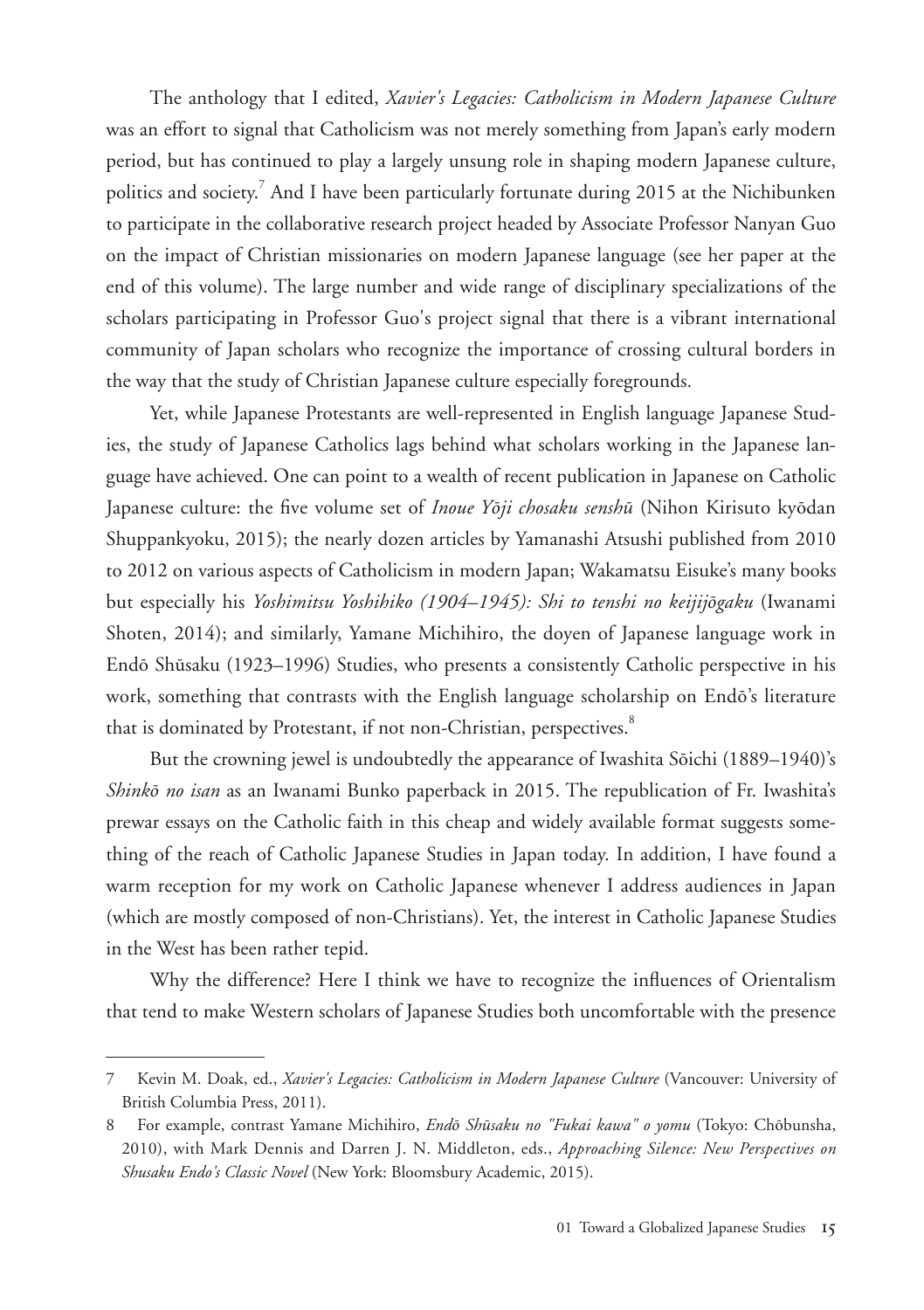of Christians in Japanese culture and with the uncompromising universal truth claims that Catholicism in particular raises. In the first place, we have to honestly admit that Western scholars of Japanese Studies are not representative of their own societies' attitudes toward Christianity; by their very professional choice of Japanese Studies a good many Western scholars have run toward Japan from the very Orientalist impulses that Said exposed — to escape from the moral frameworks of their homelands that might oppose their own personal pleasures. Such escapism, however, is more than a matter of personal moral choice. Collectively, it builds in a certain bias toward particularism and relativism in the field of Japanese Studies that is open to every cultural phenomena one can discover in Japanese history and society except for those aspects of Japanese cultural history that speak of something larger, something more global, something that the West might even share with Japan (strangely, with the exception of Marxism, however marginal it is in Japanese Studies).

Of course there are various approaches that might yield a more global Japanese Studies. But certainly attention to the contributions made by Japanese Catholics to their culture is one very important area for promoting a more globalized Japanese Studies. In contrast to Protestantism and Marxism, Catholicism was not introduced to Japan only at the end of the nineteenth century with the wholesale modern transformation of Japanese culture. It established roots in Japan hundreds of years earlier, simultaneous with many "traditional" features of Japanese culture that were shaped in the Azuchi-Momoyama and early Edo periods. Certainly, more scholarly attention to the Catholic disciples around Sen no Rikyū (1522–1591) who shaped the development of tea ceremony, is needed, as are studies on the "Catholic stone lanterns" created by Furuta Oribe (1544–1615) that were subsequently dispersed around the country.

But a study of Japanese Catholics that begins and ends with the *kirishitan* risks a kind of familiar Protestant historical narrative that sees all this as the "superstitions" of the premodern era that were modernized and rationalized with the Meiji period. This is the trap that has stunted the growth of a truly globalized Japanese Studies that might escape the dominant modernist biases of Western historiography. Rather than positing a radical break between the Tokugawa period and the Meiji era, a historical perspective that captures the continuities in Japanese society and culture from at least the Azuchi-Momoyama period to the present holds considerable promise in laying the ground for a more global understanding of Japanese culture.

One means of correcting the biases of modernist historiography is to increase the English language scholarship on Catholic Japanese after the Meiji Period. Japanese scholars have already demonstrated the existence of a Catholic renaissance after 1925 through the contri